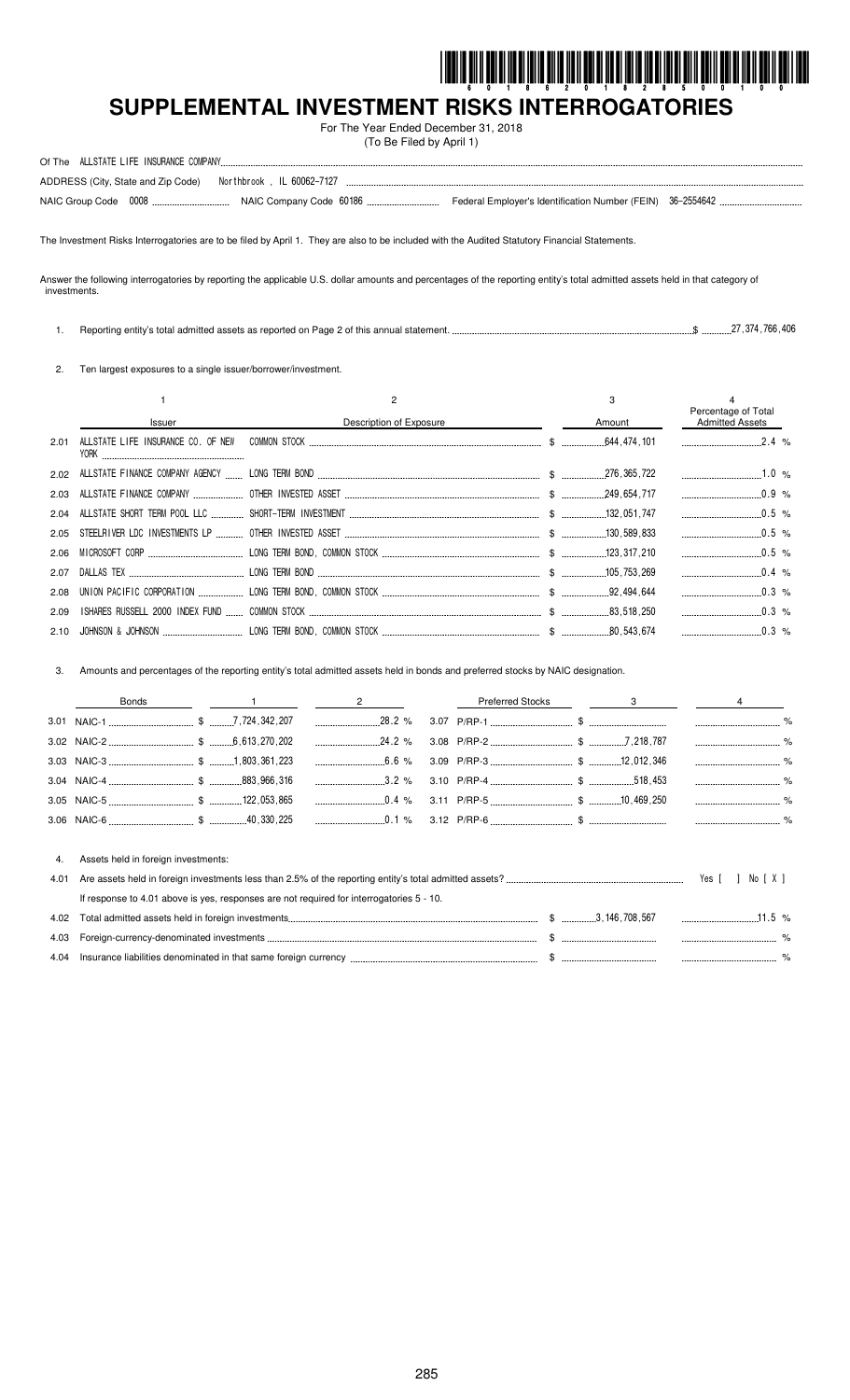5. Aggregate foreign investment exposure categorized by NAIC sovereign designation:

|      |                                                                                                           |                         | $\mathbf{1}$        | $2 \left( \frac{1}{2} \right)$ |
|------|-----------------------------------------------------------------------------------------------------------|-------------------------|---------------------|--------------------------------|
| 5.01 |                                                                                                           |                         |                     |                                |
| 5.02 |                                                                                                           |                         |                     | $\ldots$ 0.6 %                 |
| 5.03 |                                                                                                           |                         |                     |                                |
| 6.   | Largest foreign investment exposures by country, categorized by the country's NAIC sovereign designation: |                         |                     |                                |
|      |                                                                                                           |                         |                     | $2 \left( \frac{1}{2} \right)$ |
|      | Countries designated NAIC - 1:                                                                            |                         |                     |                                |
| 6.01 |                                                                                                           |                         |                     | 3.0 %                          |
|      |                                                                                                           |                         |                     | $\ldots$ 1.0 %                 |
|      | Countries designated NAIC - 2:                                                                            |                         |                     |                                |
| 6.03 |                                                                                                           |                         |                     | $\frac{1}{2}$ 0.3 %            |
| 6.04 | Countries designated NAIC - 3 or below:                                                                   |                         |                     | $\frac{1}{2}$ 0.1 %            |
| 6.05 |                                                                                                           |                         |                     |                                |
| 6.06 |                                                                                                           |                         |                     |                                |
|      |                                                                                                           |                         |                     |                                |
|      |                                                                                                           |                         |                     |                                |
| 7.   |                                                                                                           |                         |                     | $\frac{1}{1.7}$ %              |
| 8.   | Aggregate unhedged foreign currency exposure categorized by NAIC sovereign designation:                   |                         |                     |                                |
|      |                                                                                                           |                         |                     |                                |
| 8.01 |                                                                                                           |                         |                     | 1.6 %                          |
| 8.02 |                                                                                                           |                         |                     |                                |
| 8.03 |                                                                                                           |                         |                     | $\ldots$ 0.1 %                 |
|      |                                                                                                           |                         | $1$ and $1$ and $1$ | $2 \left( \frac{1}{2} \right)$ |
|      | Countries designated NAIC - 1:                                                                            |                         |                     |                                |
| 9.01 |                                                                                                           |                         |                     | $\ldots$ 0.4 %                 |
| 9.02 |                                                                                                           |                         |                     | $\ldots$ 0.3 %                 |
|      | Countries designated NAIC - 2:                                                                            |                         |                     |                                |
| 9.03 |                                                                                                           |                         |                     |                                |
| 9.04 | Countries designated NAIC - 3 or below:                                                                   |                         |                     |                                |
| 9.05 |                                                                                                           |                         |                     |                                |
| 9.06 |                                                                                                           |                         |                     |                                |
| 10.  | Ten largest non-sovereign (i.e. non-governmental) foreign issues:                                         |                         |                     |                                |
|      | 1                                                                                                         | 2                       | 3                   | 4                              |
|      | Issuer                                                                                                    | <b>NAIC Designation</b> |                     |                                |
|      |                                                                                                           |                         |                     | $0.2 \%$                       |
|      |                                                                                                           |                         |                     |                                |
|      |                                                                                                           |                         |                     | 0.2 %                          |
|      |                                                                                                           |                         |                     |                                |
|      |                                                                                                           |                         |                     |                                |
|      |                                                                                                           |                         |                     |                                |
|      |                                                                                                           |                         |                     | $\ldots$ 0.2 %                 |
|      |                                                                                                           |                         |                     |                                |
|      |                                                                                                           |                         |                     |                                |
|      |                                                                                                           |                         |                     | $0.2\%$                        |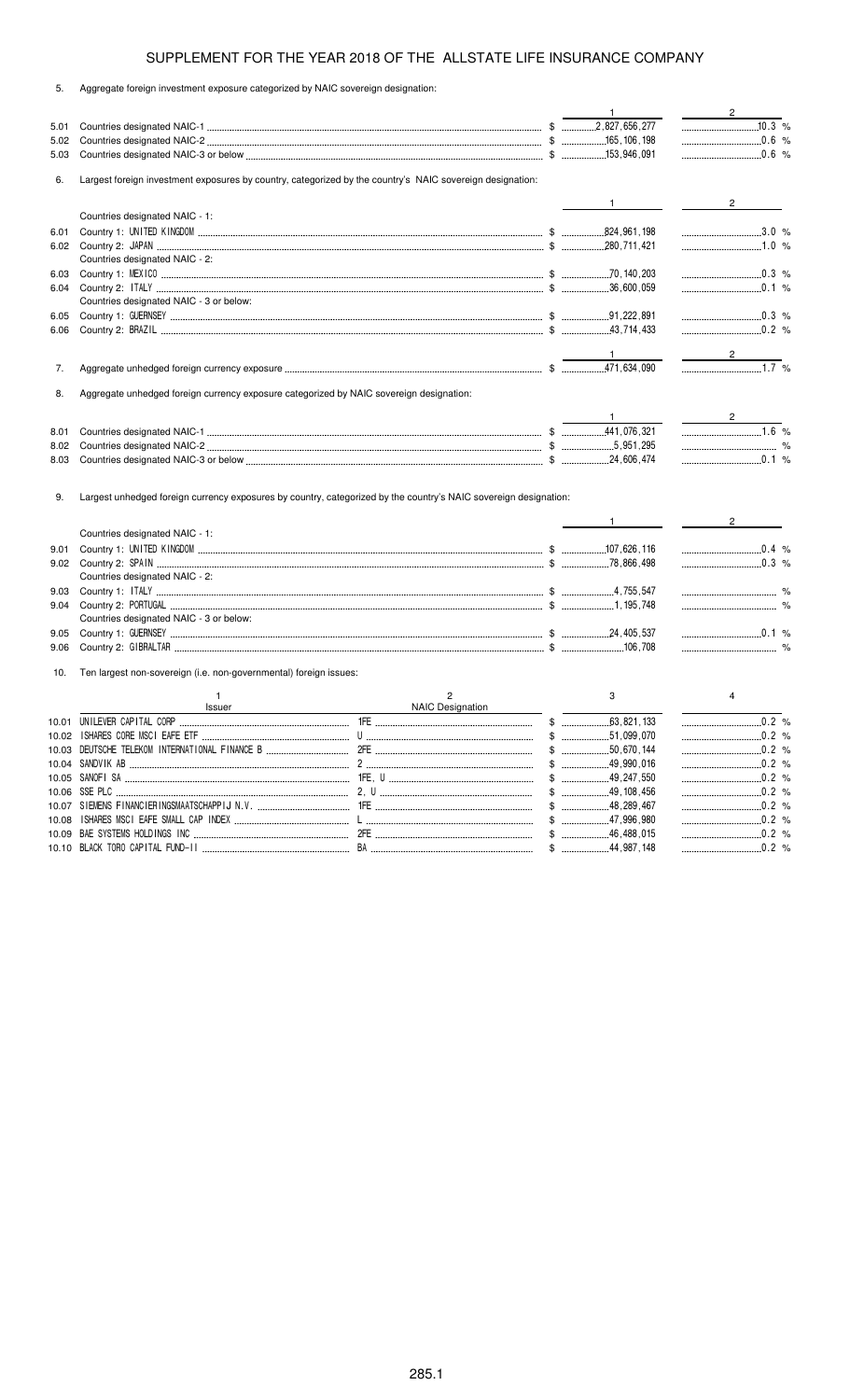| 11.   | Amounts and percentages of the reporting entity's total admitted assets held in Canadian investments and unhedged Canadian currency exposure:     |                |                      |
|-------|---------------------------------------------------------------------------------------------------------------------------------------------------|----------------|----------------------|
| 11.01 |                                                                                                                                                   |                |                      |
|       | If response to 11.01 is yes, detail is not required for the remainder of interrogatory 11.                                                        |                |                      |
| 11.02 |                                                                                                                                                   |                | $\frac{2}{\sqrt{2}}$ |
| 11.03 |                                                                                                                                                   |                |                      |
| 11.04 |                                                                                                                                                   |                |                      |
| 11.05 |                                                                                                                                                   |                |                      |
|       |                                                                                                                                                   |                |                      |
| 12.   | Report aggregate amounts and percentages of the reporting entity's total admitted assets held in investments with contractual sales restrictions: |                |                      |
|       |                                                                                                                                                   |                | Yes [ X ] No [ ]     |
|       | If response to 12.01 is yes, responses are not required for the remainder of Interrogatory 12.                                                    |                |                      |
|       | <u> 1989 - Johann Barbara, martin amerikan basar dan basa dan basa dalam basa dalam basa dalam basa dalam basa da</u>                             |                |                      |
|       | Largest three investments with contractual sales restrictions:                                                                                    |                |                      |
| 12.03 |                                                                                                                                                   |                |                      |
| 12.04 |                                                                                                                                                   |                |                      |
| 12.05 |                                                                                                                                                   |                |                      |
| 13.   | Amounts and percentages of admitted assets held in the ten largest equity interests:                                                              |                |                      |
|       |                                                                                                                                                   |                | Yes [ ] No [ X ]     |
|       | If response to 13.01 above is yes, responses are not required for the remainder of Interrogatory 13.                                              |                |                      |
|       | $\mathbf{1}$<br>Issuer                                                                                                                            | $\overline{2}$ | 3                    |
| 13.02 |                                                                                                                                                   |                |                      |
|       |                                                                                                                                                   |                | $\ldots$ 0.9 %       |
|       |                                                                                                                                                   |                |                      |
| 13.05 |                                                                                                                                                   |                |                      |
| 13.06 |                                                                                                                                                   |                |                      |
|       |                                                                                                                                                   |                | $\ldots$ 0.2 %       |
|       |                                                                                                                                                   |                | $\ldots$ 0.2 %       |
|       |                                                                                                                                                   |                | $\ldots$ 0.2 %       |
|       |                                                                                                                                                   |                |                      |

13.11 ISHARES CORE MSCI EAFE ETF \$ 51,099,070 0.2 %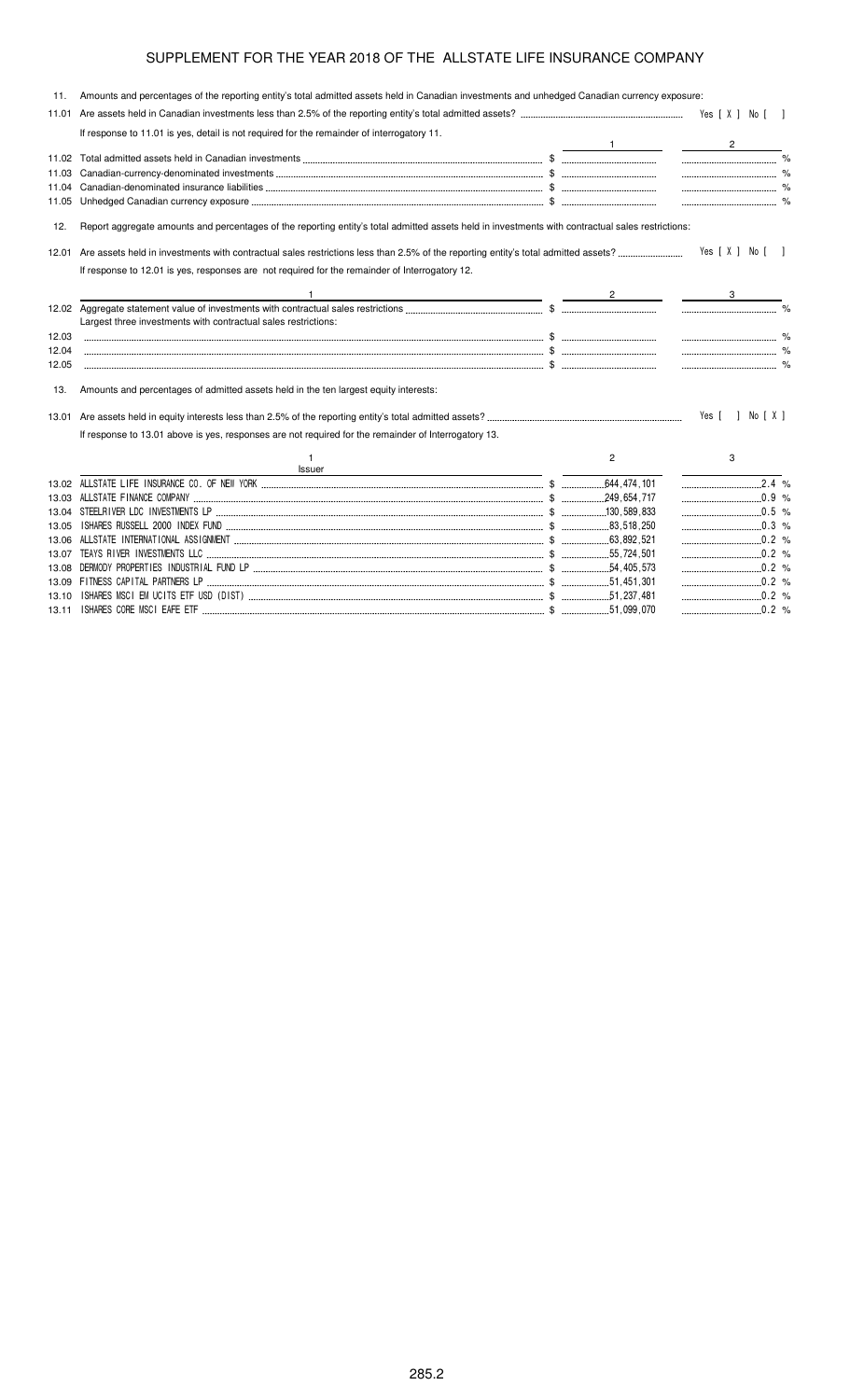14. Amounts and percentages of the reporting entity's total admitted assets held in nonaffiliated, privately placed equities:

14.01 Are assets held in nonaffiliated, privately placed equities less than 2.5% of the reporting entity's total admitted assets? Yes [ ] No [ X ]

If response to 14.01 above is yes, responses are not required for the remainder of Interrogatory 14.

16.11 Commercial \$ 38,953,954 0.1 %

|       |                                                                                                                           | 2 | 3                   |  |
|-------|---------------------------------------------------------------------------------------------------------------------------|---|---------------------|--|
|       | Largest three investments held in nonaffiliated, privately placed equities:                                               |   | 9.2%                |  |
|       |                                                                                                                           |   |                     |  |
| 14.04 |                                                                                                                           |   | $0.2$ %             |  |
| 14.05 |                                                                                                                           |   | $\ldots$ 0.2 %      |  |
| 15.   | Amounts and percentages of the reporting entity's total admitted assets held in general partnership interests:            |   |                     |  |
|       |                                                                                                                           |   | Yes [ X ] No [ ]    |  |
|       | If response to 15.01 above is yes, responses are not required for the remainder of Interrogatory 15.                      |   |                     |  |
|       |                                                                                                                           |   |                     |  |
|       | Largest three investments in general partnership interests:                                                               |   |                     |  |
| 15.03 |                                                                                                                           |   |                     |  |
| 15.04 |                                                                                                                           |   |                     |  |
| 15.05 |                                                                                                                           |   |                     |  |
| 16.   | Amounts and percentages of the reporting entity's total admitted assets held in mortgage loans:                           |   | Yes [ ] No [ X ]    |  |
|       | If response to 16.01 above is yes, responses are not required for the remainder of Interrogatory 16 and Interrogatory 17. |   |                     |  |
|       |                                                                                                                           | 2 | 3                   |  |
|       | Type (Residential, Commercial, Agricultural)                                                                              |   |                     |  |
|       |                                                                                                                           |   |                     |  |
| 16.03 |                                                                                                                           |   | $0.2$ %             |  |
| 16.04 |                                                                                                                           |   | $\frac{1}{2}$ 0.2 % |  |
| 16.05 |                                                                                                                           |   |                     |  |
| 16.06 |                                                                                                                           |   |                     |  |
| 16.07 |                                                                                                                           |   | $0.2$ %             |  |
| 16.08 |                                                                                                                           |   | $\ldots$ 0.1 %      |  |
| 16.09 |                                                                                                                           |   | $\ldots$ 0.1 %      |  |
|       |                                                                                                                           |   | $\ldots$ 0.1 %      |  |

16.10 Commercial \$ 38,971,850 0.1 %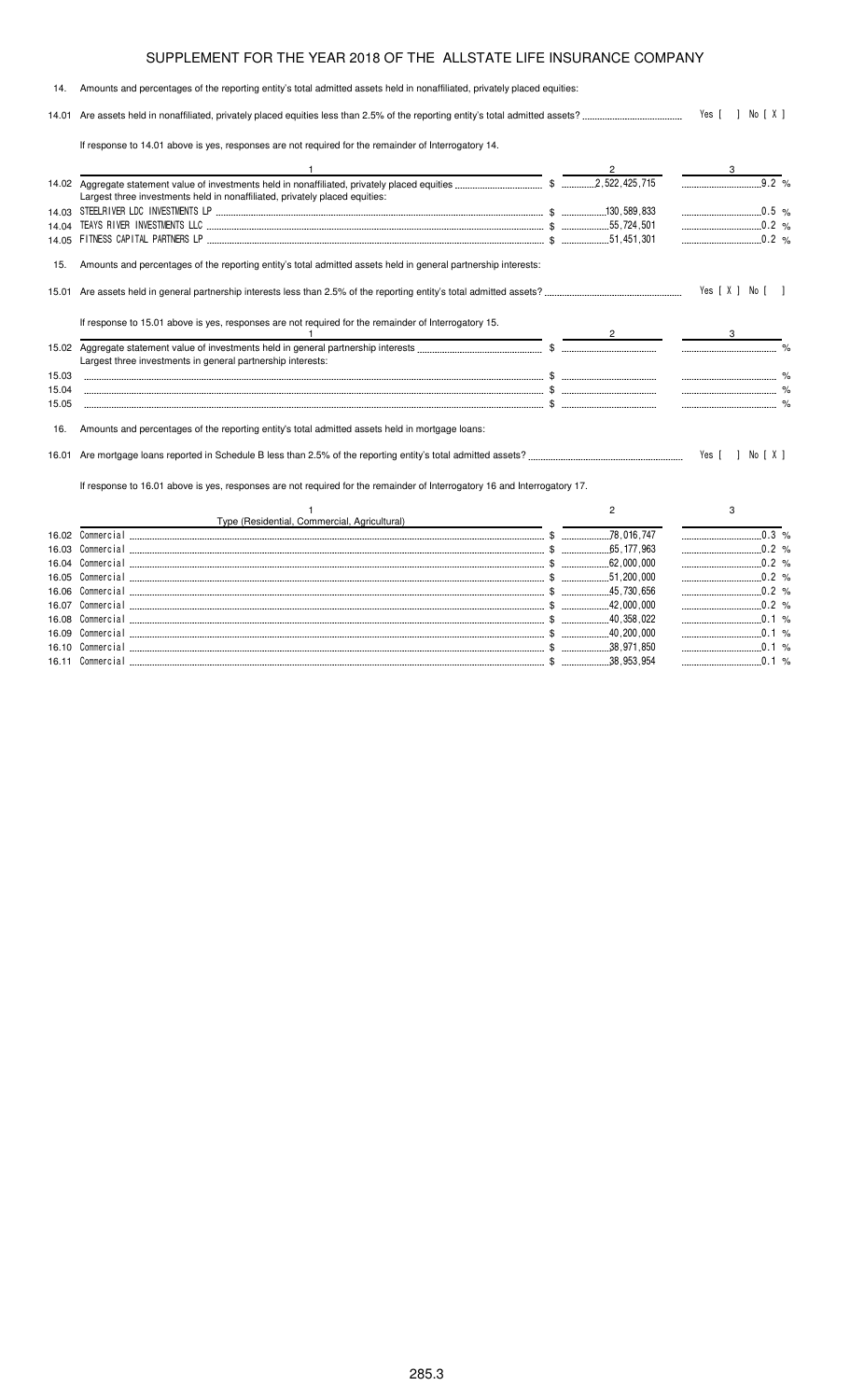Amount and percentage of the reporting entity's total admitted assets held in the following categories of mortgage loans:

|       | Amount and percentage of the reporting entity's total admitted assets held in the following categories of mongage loans.                          |            |         | Loans                                           |                          |               |
|-------|---------------------------------------------------------------------------------------------------------------------------------------------------|------------|---------|-------------------------------------------------|--------------------------|---------------|
|       |                                                                                                                                                   |            |         |                                                 |                          |               |
| 16.13 |                                                                                                                                                   |            |         |                                                 | $\%$                     |               |
| 16.14 |                                                                                                                                                   |            |         |                                                 |                          |               |
| 16.15 |                                                                                                                                                   |            |         |                                                 |                          |               |
| 16.16 |                                                                                                                                                   |            |         |                                                 |                          |               |
| 17.   | Aggregate mortgage loans having the following loan-to-value ratios as determined from the most current appraisal as of the annual statement date: |            |         |                                                 |                          |               |
|       | Residential                                                                                                                                       | Commercial |         |                                                 | Agricultural             |               |
|       | Loan to Value<br>$\mathbf{1}$<br>$\overline{c}$                                                                                                   | 3<br>4     |         | 5                                               | 6                        |               |
|       | $$$ 3,520,395                                                                                                                                     |            |         |                                                 |                          |               |
|       | $$$ 14, 344, 067                                                                                                                                  |            | 0.1 %   |                                                 |                          |               |
|       | $$$ 15,357,040                                                                                                                                    |            | 0.1 %   |                                                 |                          |               |
|       | $$$ 466, 286, 051                                                                                                                                 |            | $1.7\%$ | $\mathbb{S}$ . The substitution of $\mathbb{S}$ |                          |               |
|       | $$ \dots 2,724,189,444$                                                                                                                           |            | 10.0 %  |                                                 |                          |               |
|       |                                                                                                                                                   |            |         |                                                 |                          |               |
| 18.   | Amounts and percentages of the reporting entity's total admitted assets held in each of the five largest investments in real estate:              |            |         |                                                 |                          |               |
|       |                                                                                                                                                   |            |         |                                                 | Yes [ X ] No [<br>$\Box$ |               |
|       |                                                                                                                                                   |            |         |                                                 |                          |               |
|       | If response to 18.01 above is yes, responses are not required for the remainder of Interrogatory 18.                                              |            |         |                                                 |                          |               |
|       | Largest five investments in any one parcel or group of contiguous parcels of real estate.                                                         |            |         |                                                 |                          |               |
|       | Description                                                                                                                                       |            |         |                                                 |                          |               |
|       | $\overline{1}$                                                                                                                                    |            |         |                                                 | 3                        |               |
| 18.02 |                                                                                                                                                   |            |         |                                                 |                          | $\frac{1}{2}$ |
| 18.03 |                                                                                                                                                   |            |         |                                                 |                          |               |
| 18.04 |                                                                                                                                                   |            |         |                                                 |                          |               |
| 18.05 |                                                                                                                                                   |            |         |                                                 |                          |               |
| 18.06 |                                                                                                                                                   |            |         |                                                 |                          |               |
| 19.   | Report aggregate amounts and percentages of the reporting entity's total admitted assets held in investments held in mezzanine real estate loans: |            |         |                                                 |                          |               |
|       |                                                                                                                                                   |            |         |                                                 |                          |               |
| 19.01 |                                                                                                                                                   |            |         |                                                 | Yes [ X ] No [ ]         |               |
|       | If response to 19.01 is yes, responses are not required for the remainder of Interrogatory 19.                                                    |            |         |                                                 |                          |               |
|       |                                                                                                                                                   |            |         |                                                 |                          |               |
|       | Largest three investments held in mezzanine real estate loans:                                                                                    |            |         |                                                 |                          |               |
|       |                                                                                                                                                   |            |         |                                                 |                          |               |
| 19.03 |                                                                                                                                                   |            |         |                                                 |                          |               |
| 19.04 |                                                                                                                                                   |            |         |                                                 |                          |               |
| 19.05 |                                                                                                                                                   |            |         |                                                 |                          |               |